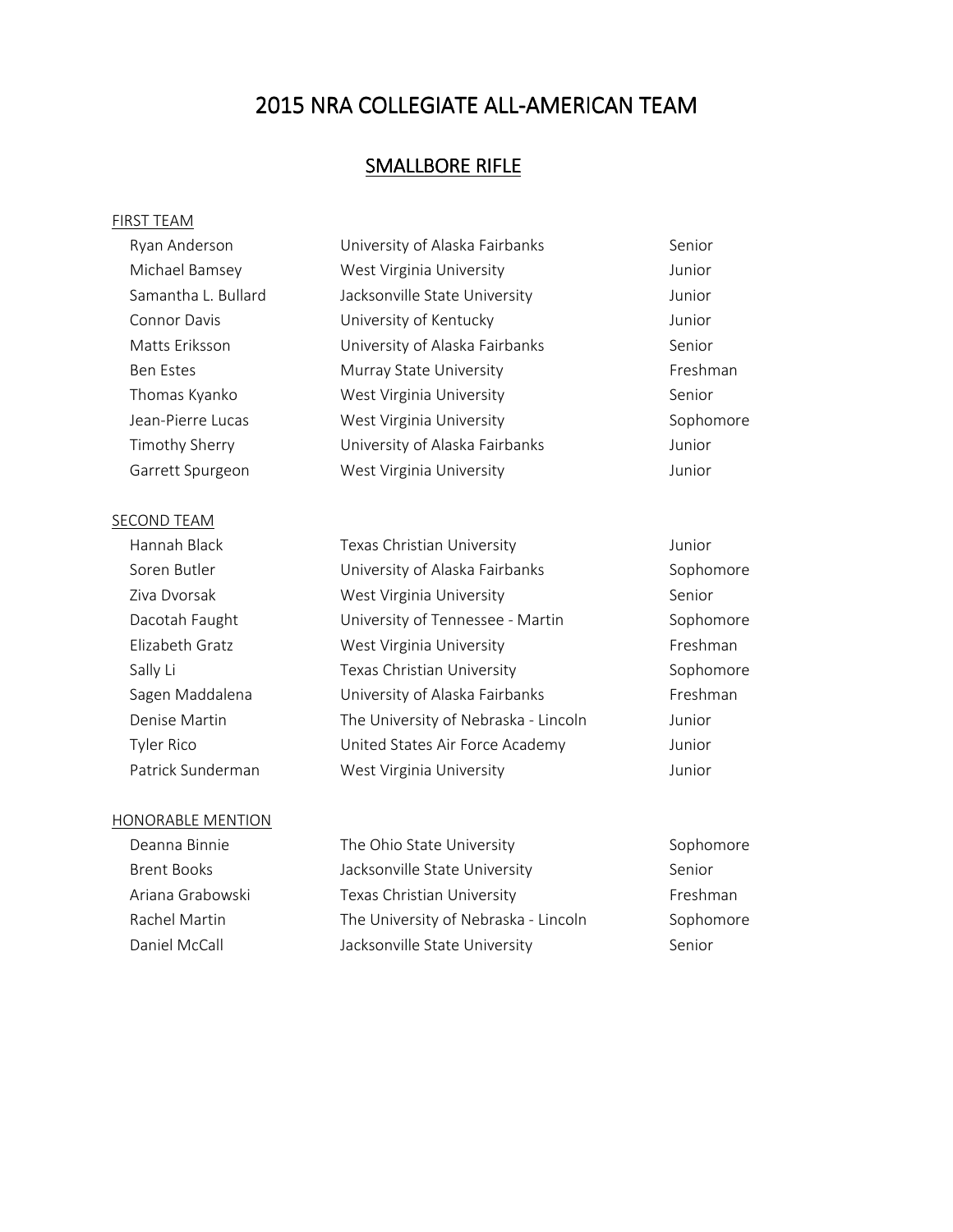## AIR RIFLE

#### FIRST TEAM

| Ryan Anderson       | University of Alaska Fairbanks  | Senior    |
|---------------------|---------------------------------|-----------|
| Michael Bamsey      | West Virginia University        | Junior    |
| <b>Connor Davis</b> | University of Kentucky          | Junior    |
| Ziva Dvorsak        | West Virginia University        | Senior    |
| Elizabeth Gratz     | West Virginia University        | Freshman  |
| Heather Kirby       | University of Kentucky          | Sophomore |
| Sagen Maddalena     | University of Alaska Fairbanks  | Freshman  |
| Maren Prediger      | West Virginia University        | Senior    |
| Tyler Rico          | United States Air Force Academy | Junior    |
| Garrett Spurgeon    | West Virginia University        | Junior    |
|                     |                                 |           |

## SECOND TEAM

| Hannah Black        | Texas Christian University           | Junior |
|---------------------|--------------------------------------|--------|
| Meredith Carpentier | United States Air Force Academy      | Senior |
| Thomas Kyanko       | West Virginia University             | Senior |
| Sally Li            | Texas Christian University           | Sophor |
| Rachel Martin       | The University of Nebraska - Lincoln | Sophor |
| Sonya May           | University of Kentucky               | Sophor |
| Brandon Muske       | Jacksonville State University        | Sophor |
| Timothy Sherry      | University of Alaska Fairbanks       | Junior |
| Patrick Sunderman   | West Virginia University             | Junior |
| Cole C. Tucker      | Jacksonville State University        | Senior |
|                     |                                      |        |

## HONORABLE MENTION

| Jaycee Carter     |  |  |  |  |
|-------------------|--|--|--|--|
| Jean-Pierre Lucas |  |  |  |  |
| Jonathan Pinkel   |  |  |  |  |
| Ivan Roe          |  |  |  |  |

The University of Nebraska - Lincoln Sophomore West Virginia University **Sophomore** Sophomore University of Kentucky Senior Murray State University **Fig. 1988** Freshman

ophomore ophomore ophomore ophomore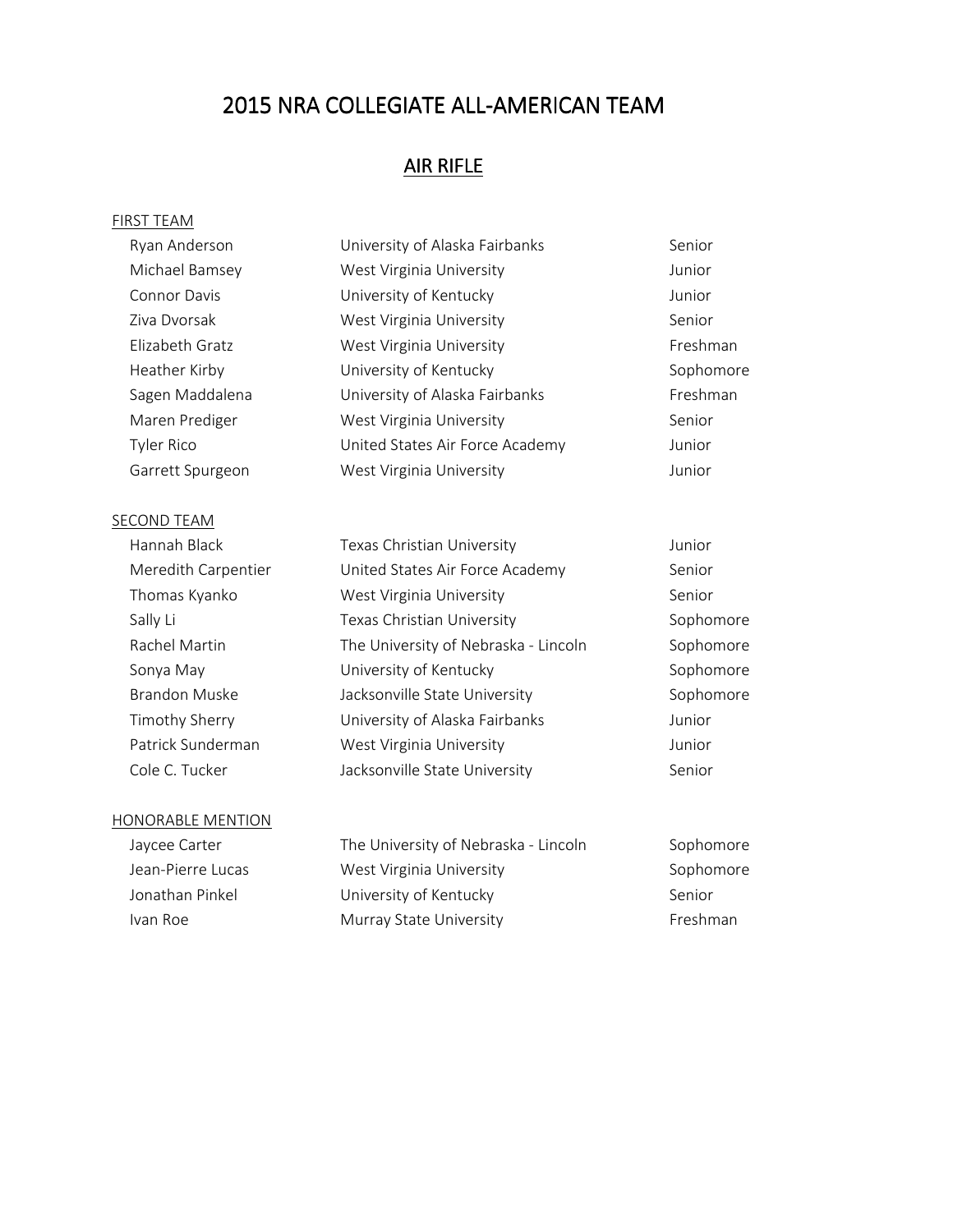## FREE PISTOL

## FIRST TEAM

#### SECOND TEAM

## HONORABLE MENTION

#### FIRST TEAM

#### SECOND TEAM

#### HONORABLE MENTION

Seth Bearjar **The Ohio State University** Sophomore Sophomore Wyatt Brown The University of Utah Sophomore Czerda A. Frank United States Naval Academy Junior James G. McCaig The Ohio State University Senior Glenn Zimmerman The Ohio State University Freshman

Quentin Cauffman The Ohio State University Sophomore Ames C. Evans **Example 3** United States Military Academy Senior Jeffrey E. Schanz United States Military Academy Sophomore Mike Soklaski **The Ohio State University** Freshman David M. Wilkinson The Citadel Sophomore Sophomore

Clay Beckholt **The Ohio State University** Senior Anthony A. Giancarli United States Naval Academy Junior Jackie Wu **Mass.** Institute of Technology Junior

## STANDARD PISTOL

Irina Andrianova **The Ohio State University** Freshman James G. McCaig The Ohio State University Senior Minhee K. Pak Communication United States Military Academy Sophomore Timothy W. Steinberg **United States Naval Academy** Senior Glenn Zimmerman The Ohio State University Freshman

Clay Beckholt **The Ohio State University** Senior Quentin Cauffman The Ohio State University Sophomore Bryce Tucker The University of Akron The University of Akron Sophomore David M. Wilkinson The Citadel **Sophomore** The Citadel Sophomore Jackie Wu Mass. Institute of Technology Junior

Wyatt Brown The University of Utah Sophomore Czerda A. Frank United States Naval Academy Junior Alexis L. Lagan **Senior** University of Utah Senior Senior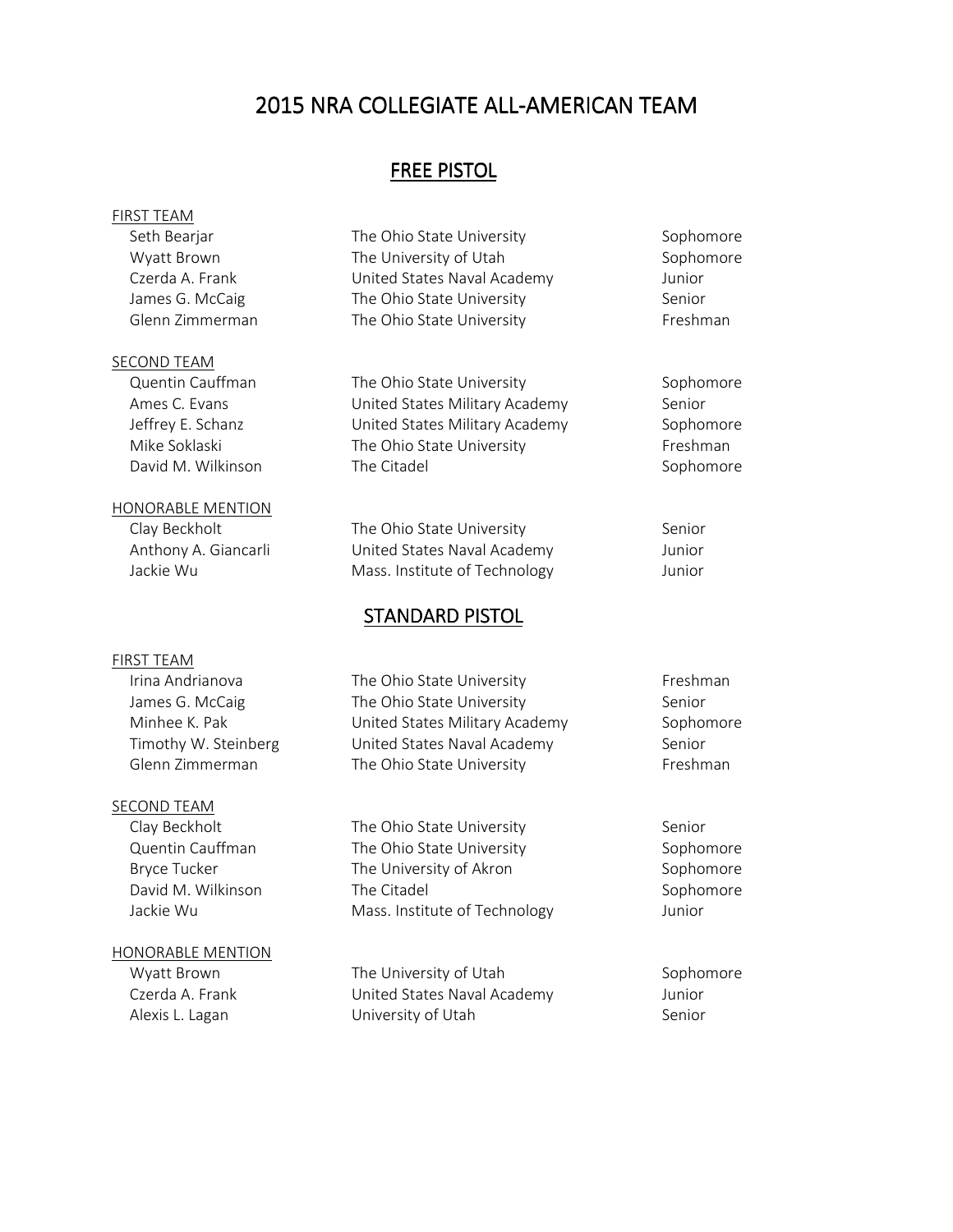## AIR PISTOL

#### FIRST TEAM

#### SECOND TEAM

#### HONORABLE MENTION

# FIRST TEAM

### SECOND TEAM

HONORABLE MENTION

Wyatt Brown The University of Utah Sophomore Sophomore Ames C. Evans **Example 20 Example 21 United States Military Academy** Senior Czerda A. Frank United States Naval Academy Junior Alexis L. Lagan **Senior** University of Utah Senior Senior Jeffrey E. Schanz United States Military Academy Sophomore Emily M. Schwendinger The Citadel The Citadel Schwendinger The Citadel Timothy D. Wood Embry-Riddle Aeronautical Univ. Senior Alana M. Townsend **North Dakota State University** Junior

Irina Andrianova **The Ohio State University** Freshman Seth Bearjar **The Ohio State University** Sophomore James G. McCaig The Ohio State University Senior Minhee K. Pak Charles Controller United States Military Academy Charles Association Sophomore Mike Soklaski **The Ohio State University** Freshman Anthony J. Veith **United States Military Academy** Junior Jackie Wu **Mass.** Institute of Technology Junior Melody J. Yap **Nelody J. Yapube States Military Academy** Senior Glenn Zimmerman The Ohio State University Freshman

Charlotte K. Asdal **States Naval Academy** Sophomore Sophomore Clay Beckholt **The Ohio State University** Senior Rebekah Cha Mass. Institute of Technology Junior Caitlyn Fleahman **North Dakota State University** Sophomore Anthony A. Giancarli United States Naval Academy Junior Irakli Marghania **Inited States Naval Academy** Sophomore Elizabeth Szalajko **The Ohio State University** Sophomore David M. Wilkinson The Citadel Sophomore Sophomore

## SPORT PISTOL

Irina Andrianova **The Ohio State University** Freshman Alexis L. Lagen **Example 20** University of Utah Senior

Rebekah Cha Mass. Institute of Technology Junior Minhee K. Pak Charles Control Charles Military Academy Sophomore Melody J. Yap **Netwitted States Military Academy** Senior

Payton Duvall-Freymuller Texas A&M University The Senior Jackie Wu Mass. Institute of Technology Junior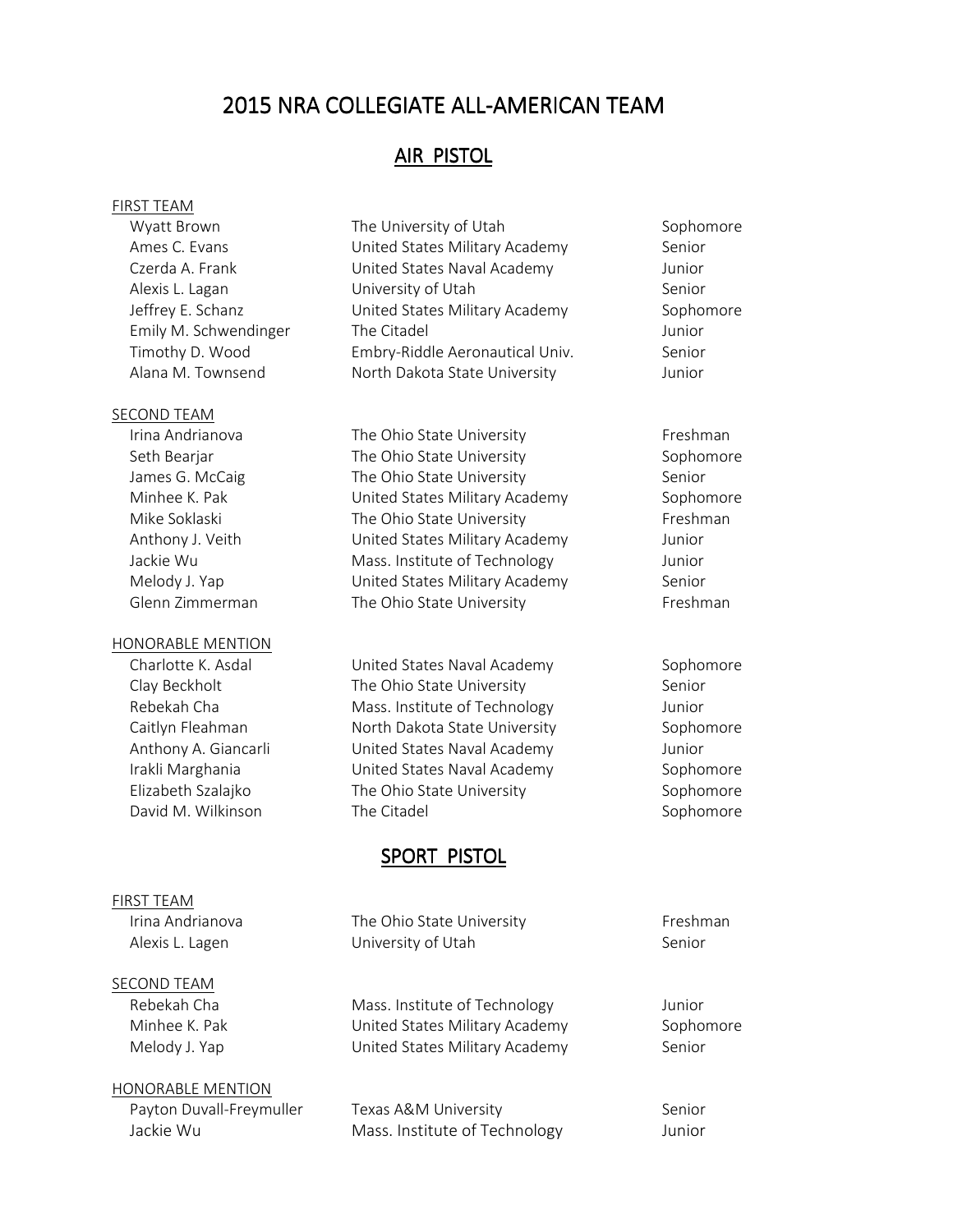## **SHOTGUN**

FIRST TEAM Clint Hinton **Bethel University** Kolby Kahlden Bethel University

#### SECOND TEAM

Jordan Hintz **Hillsdale College** Tyler Hickman and Bethel University Drew Lieske **Hillsdale College** 

#### HONORABLE MENTION

Keenan Kremke Midland University Jerrid Ashmore **Bethel University** 

Tye Smith Fort Hays State University Remington McBee Schreiner University Josh Crankshaw Fort Hays State University Austin Svoboda **Fort Hays State University** Shawn Kemeter **Lindenwood University** Damian Giles **Fort Hays State University** Nick Boerboon **Lindenwood University** Trevor Jensen **Pima Community College** 

Marshell Euler Texas A&M University Will Thomas **Lindenwood University** Casey Van Sant **Lindenwood University** Brady Simms **Example 20** Eindenwood University Scott Hensley **Jacksonville University** Nash Porter Texas A&M University Zach Nannini **Lindenwood University** Bradley Beckmann **Example 2** Lindenwood University Austin Mogy **Clemson University** 

Neal Hodges Schreiner University Harvey Summerlin Texas A&M University Casey Jones **Lindenwood University** Chase Walter **Lindenwood University**